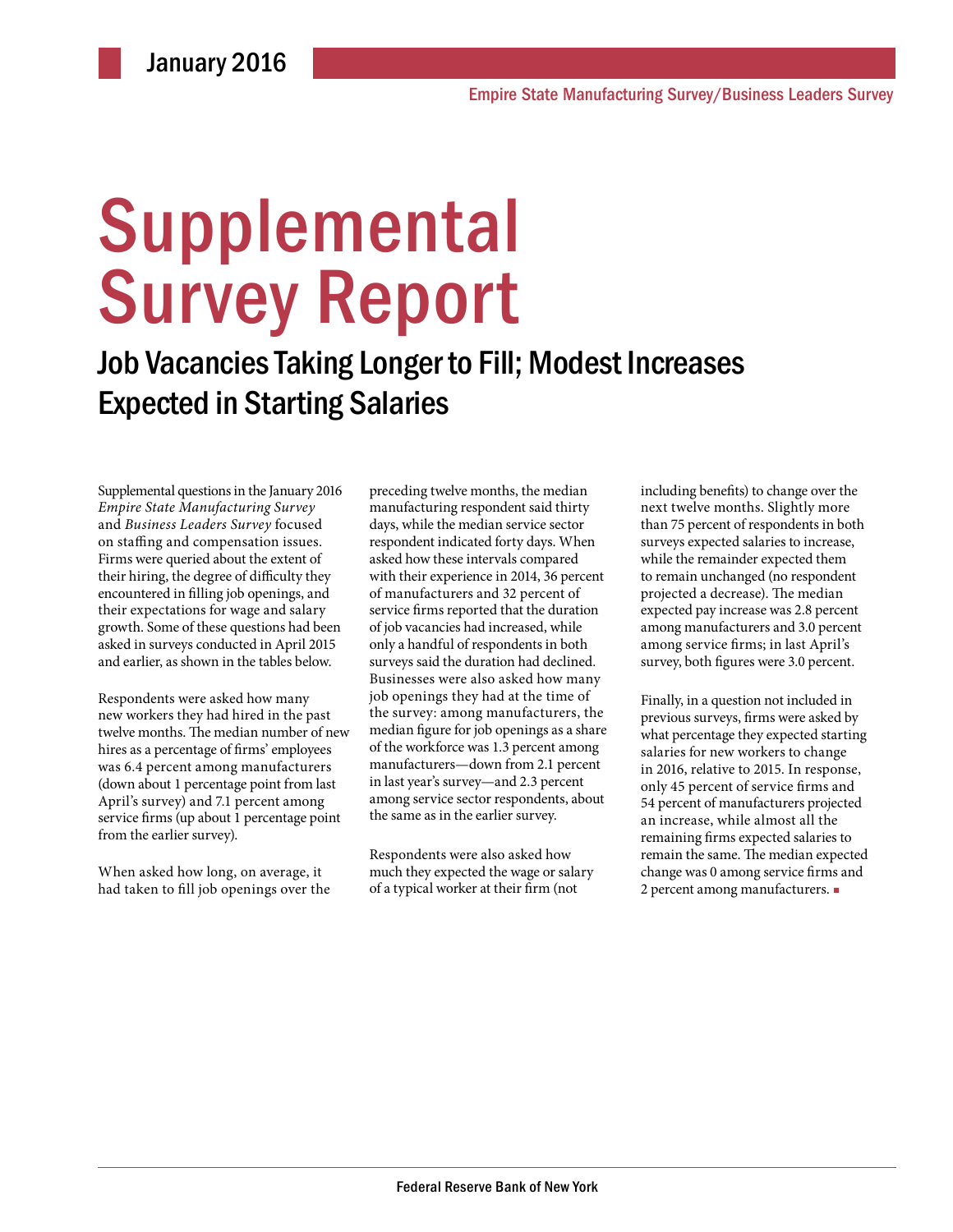## Supplemental Survey Report, continued

QUESTIONS 1-5

|                                                                                                                                                                                 | <b>Manufacturing Survey</b> | <b>Empire State</b>      | <b>Business Leaders</b><br><b>Survey</b>  |                   |  |  |
|---------------------------------------------------------------------------------------------------------------------------------------------------------------------------------|-----------------------------|--------------------------|-------------------------------------------|-------------------|--|--|
|                                                                                                                                                                                 | <b>Median</b>               | (Except Where Indicated) | <b>Median</b><br>(Except Where Indicated) |                   |  |  |
|                                                                                                                                                                                 | January 2016                | <b>April 2015</b>        | January 2016                              | <b>April 2015</b> |  |  |
| <b>OUESTION 1</b><br>Roughly how many workers are currently employed<br>at your establishment?                                                                                  | 67                          | 80                       | 75                                        | 105               |  |  |
| <b>QUESTION 2</b><br>Roughly how many new workers has your establishment<br>hired over the past year?<br>New hires as a share of workforce*                                     | 4<br>6.4%                   | 5<br>7.3%                | 5<br>7.1%                                 | 5<br>6.0%         |  |  |
| <b>QUESTION 3</b><br>Thinking about job vacancies at your establishment<br>over the past year, on average, roughly how many<br>days did it take you to fill a typical position? | 30                          | 21                       | 40                                        | 40                |  |  |
| <b>QUESTION 4</b><br>How does this number compare with the prior year's number?<br>Percentage of respondents replying:                                                          |                             |                          |                                           |                   |  |  |
| More days than in the prior year                                                                                                                                                | 36%                         | 34%                      | 32%                                       | 35%               |  |  |
| Same number of days as in the prior year                                                                                                                                        | 60%                         | 59%                      | 60%                                       | 62%               |  |  |
| Fewer days than in the prior year                                                                                                                                               | 3%                          | 7%                       | 7%                                        | 3%                |  |  |
| <b>QUESTION 5</b><br>Roughly how many job openings are there at your<br>establishment at the present time?                                                                      | 1.0                         | 2.0                      | 2.0                                       | 3.0               |  |  |
| Job openings as a share of workforce*                                                                                                                                           | 1.3%                        | 2.1%                     | 2.3%                                      | 2.1%              |  |  |

\* This measure represents the median percentage across all respondents.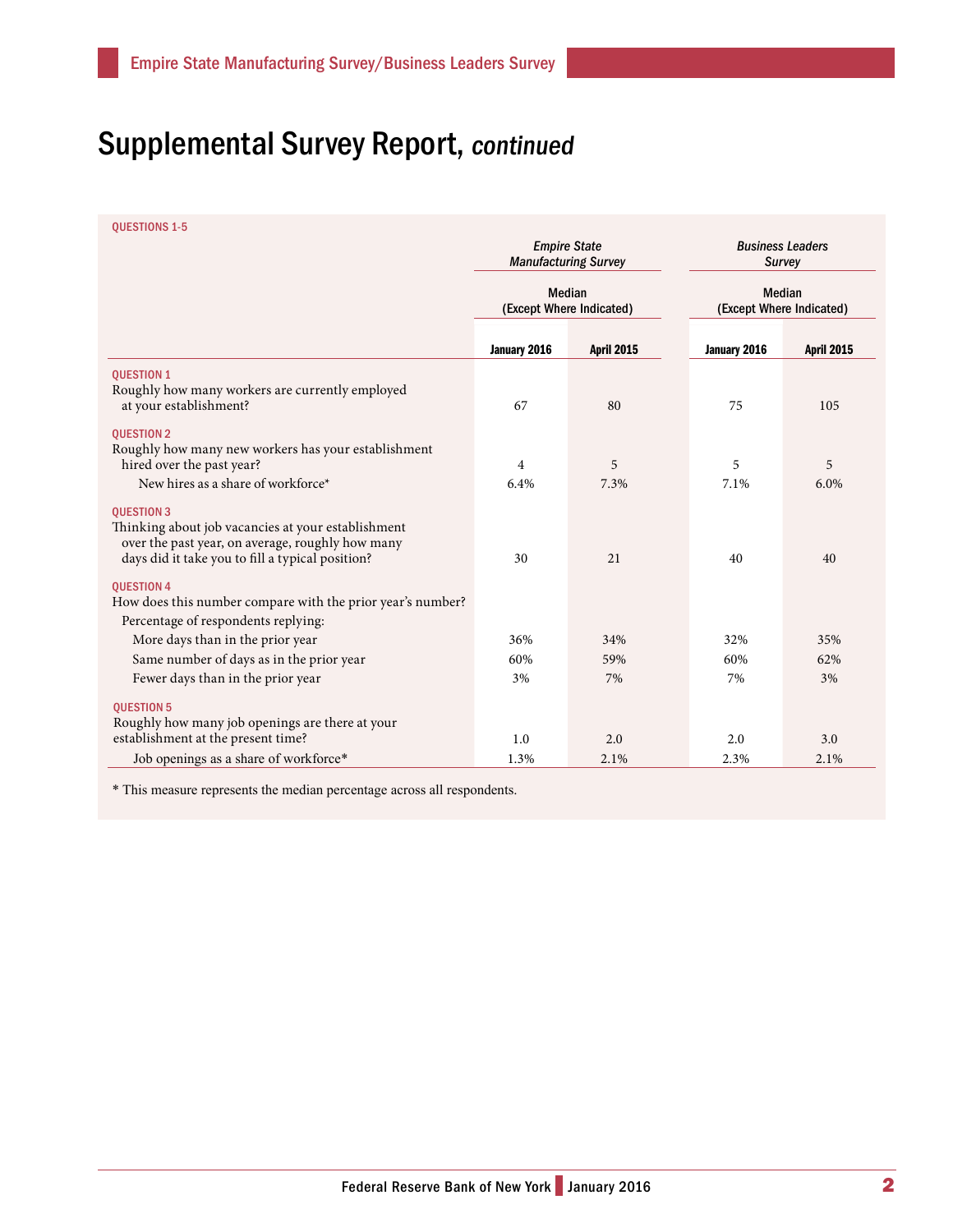### Supplemental Survey Report, continued

#### QUESTION 6

**By about what percentage, on average, do you expect a typical worker's wage/salary—not including benefits—to change over the next twelve months?**

|                                     | <b>Empire State Manufacturing Survey</b> |               |               | <b>Business Leaders Survey</b> |                 |               |               |               |
|-------------------------------------|------------------------------------------|---------------|---------------|--------------------------------|-----------------|---------------|---------------|---------------|
|                                     | January<br>2016                          | April<br>2015 | April<br>2014 | April<br>2013                  | January<br>2016 | April<br>2015 | April<br>2014 | April<br>2013 |
| Expected percentage increase        |                                          |               |               |                                |                 |               |               |               |
| Average                             | 2.3                                      | 3.1           | 2.4           | 2.4                            | 3.1             | 2.7           | 2.2           | 2.2           |
| Median                              | 2.8                                      | 3.0           | 2.5           | 2.5                            | 3.0             | 3.0           | 2.0           | 2.0           |
| Percentage of respondents expecting |                                          |               |               |                                |                 |               |               |               |
| Decrease                            | 0.0                                      | 0.0           | 0.0           | 1.2                            | 0.0             | 0.0           | 0.0           | 0.0           |
| No change                           | 21.4                                     | 16.0          | 22.1          | 19.8                           | 23.4            | 22.9          | 28.9          | 26.5          |
| Increase                            | 78.6                                     | 84.0          | 77.9          | 79.1                           | 76.6            | 77.1          | 71.1          | 73.5          |
| 2 percent or less                   | 20.4                                     | 23.4          | 17.9          | 20.9                           | 18.4            | 22.9          | 26.6          | 33.7          |
| More than 2 and up to 4 percent     | 51.0                                     | 43.6          | 52.6          | 55.8                           | 44.0            | 38.9          | 36.7          | 33.7          |
| More than 4 percent                 | 7.1                                      | 17.0          | 7.4           | 2.3                            | 14.2            | 15.3          | 7.8           | 6.0           |

#### HISTORICAL OVERVIEW FOR QUESTION 6

**By about what percentage, on average, do you expect a typical worker's wage/salary—not including benefits—to change over the next twelve months?**